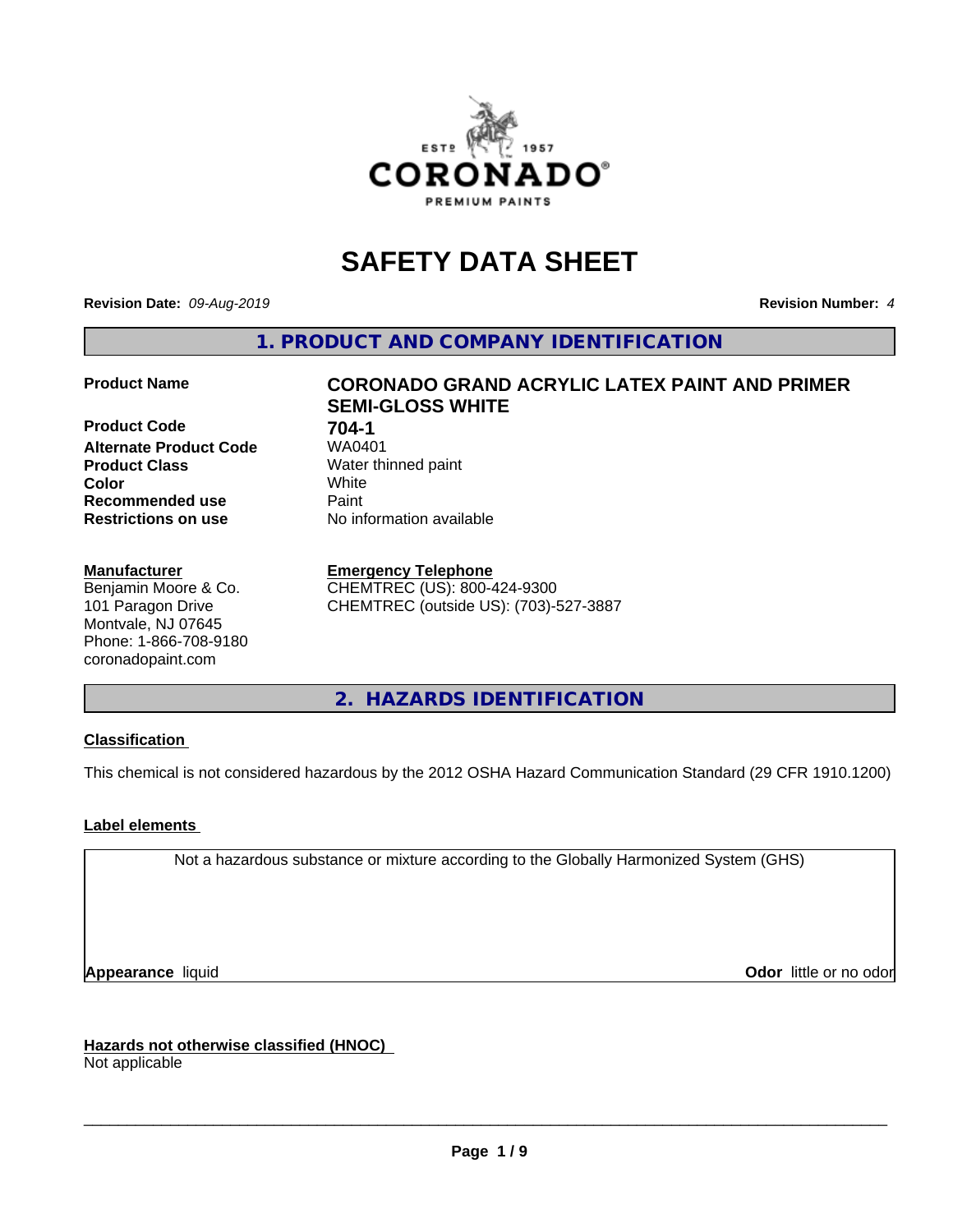#### **Other information**

No information available

## **3. COMPOSITION INFORMATION ON COMPONENTS**

\_\_\_\_\_\_\_\_\_\_\_\_\_\_\_\_\_\_\_\_\_\_\_\_\_\_\_\_\_\_\_\_\_\_\_\_\_\_\_\_\_\_\_\_\_\_\_\_\_\_\_\_\_\_\_\_\_\_\_\_\_\_\_\_\_\_\_\_\_\_\_\_\_\_\_\_\_\_\_\_\_\_\_\_\_\_\_\_\_\_\_\_\_

| <b>Chemical name</b> | <b>CAS No.</b> | Weight-%           |
|----------------------|----------------|--------------------|
| Titanium dioxide     | 13463-67-7     | つら<br>$20 -$<br>نت |
| Nepheline svenite    | 37244-96-5     |                    |
| Silica amorphous     | 7631-86-9      | -<br>. .           |

|                                                  | 4. FIRST AID MEASURES                                                                                    |
|--------------------------------------------------|----------------------------------------------------------------------------------------------------------|
| <b>General Advice</b>                            | No hazards which require special first aid measures.                                                     |
| <b>Eye Contact</b>                               | Rinse thoroughly with plenty of water for at least 15 minutes and consult a<br>physician.                |
| <b>Skin Contact</b>                              | Wash off immediately with soap and plenty of water while removing all<br>contaminated clothes and shoes. |
| <b>Inhalation</b>                                | Move to fresh air. If symptoms persist, call a physician.                                                |
| Ingestion                                        | Clean mouth with water and afterwards drink plenty of water. Consult a physician<br>if necessary.        |
| <b>Most Important</b><br><b>Symptoms/Effects</b> | None known.                                                                                              |
| <b>Notes To Physician</b>                        | Treat symptomatically.                                                                                   |
|                                                  |                                                                                                          |

**5. FIRE-FIGHTING MEASURES**

| <b>Suitable Extinguishing Media</b>                                              | Use extinguishing measures that are appropriate to local<br>circumstances and the surrounding environment.                                   |
|----------------------------------------------------------------------------------|----------------------------------------------------------------------------------------------------------------------------------------------|
| Protective equipment and precautions for firefighters                            | As in any fire, wear self-contained breathing apparatus<br>pressure-demand, MSHA/NIOSH (approved or equivalent)<br>and full protective gear. |
| <b>Specific Hazards Arising From The Chemical</b>                                | Closed containers may rupture if exposed to fire or<br>extreme heat.                                                                         |
| Sensitivity to mechanical impact                                                 | No.                                                                                                                                          |
| Sensitivity to static discharge                                                  | No                                                                                                                                           |
| <b>Flash Point Data</b><br>Flash point (°F)<br>Flash Point (°C)<br><b>Method</b> | Not applicable<br>Not applicable<br>Not applicable                                                                                           |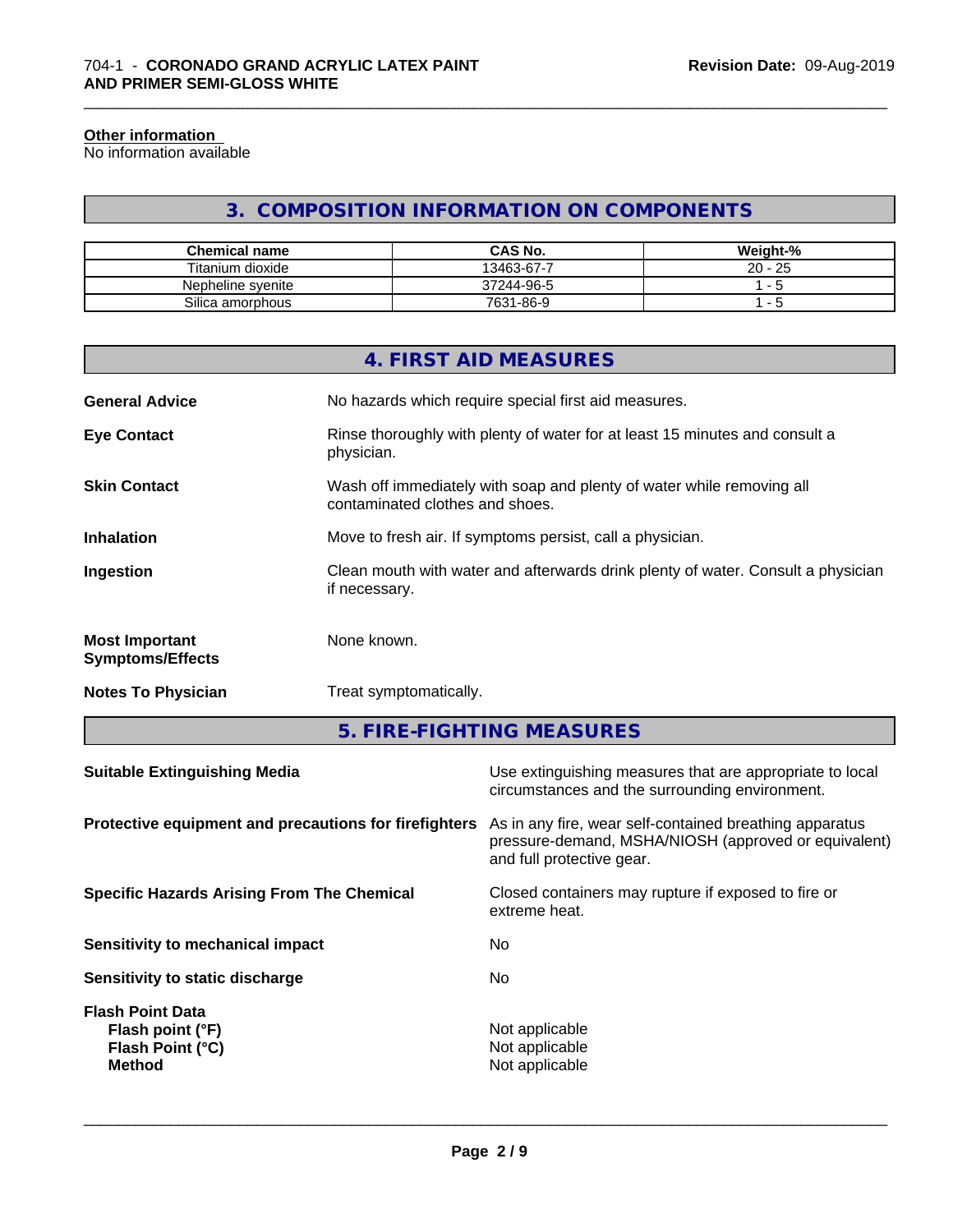#### **Flammability Limits In Air**

**Lower flammability limit:** Not applicable **Upper flammability limit:** Not applicable

\_\_\_\_\_\_\_\_\_\_\_\_\_\_\_\_\_\_\_\_\_\_\_\_\_\_\_\_\_\_\_\_\_\_\_\_\_\_\_\_\_\_\_\_\_\_\_\_\_\_\_\_\_\_\_\_\_\_\_\_\_\_\_\_\_\_\_\_\_\_\_\_\_\_\_\_\_\_\_\_\_\_\_\_\_\_\_\_\_\_\_\_\_

**NFPA Health:** 1 **Flammability:** 0 **Instability:** 0 **Special:** Not Applicable

#### **NFPA Legend**

- 0 Not Hazardous
- 1 Slightly
- 2 Moderate
- 3 High
- 4 Severe

*The ratings assigned are only suggested ratings, the contractor/employer has ultimate responsibilities for NFPA ratings where this system is used.*

*Additional information regarding the NFPA rating system is available from the National Fire Protection Agency (NFPA) at www.nfpa.org.*

## **6. ACCIDENTAL RELEASE MEASURES**

| <b>Personal Precautions</b>      | Avoid contact with skin, eyes and clothing. Ensure adequate ventilation.                                                                                                         |
|----------------------------------|----------------------------------------------------------------------------------------------------------------------------------------------------------------------------------|
| <b>Other Information</b>         | Prevent further leakage or spillage if safe to do so.                                                                                                                            |
| <b>Environmental precautions</b> | See Section 12 for additional Ecological Information.                                                                                                                            |
| <b>Methods for Cleaning Up</b>   | Soak up with inert absorbent material. Sweep up and shovel into suitable<br>containers for disposal.                                                                             |
|                                  | 7. HANDLING AND STORAGE                                                                                                                                                          |
| <b>Handling</b>                  | Avoid contact with skin, eyes and clothing. Avoid breathing vapors, spray mists or<br>sanding dust. In case of insufficient ventilation, wear suitable respiratory<br>equipment. |
| <b>Storage</b>                   | Keep container tightly closed. Keep out of the reach of children.                                                                                                                |
| <b>Incompatible Materials</b>    | No information available                                                                                                                                                         |
|                                  |                                                                                                                                                                                  |

**8. EXPOSURE CONTROLS/PERSONAL PROTECTION**

#### **Exposure Limits**

| <b>Chemical name</b> | <b>ACGIH TLV</b>                 | <b>OSHA PEL</b>                   |
|----------------------|----------------------------------|-----------------------------------|
| Titanium dioxide     | <b>TWA</b><br>10 ma/m $^{\rm 3}$ | <b>TWA</b><br>$15 \text{ ma/m}^3$ |
| Silica amorphous     | N/E                              | <b>TWA</b><br>20 mppcf            |

#### **Legend**

ACGIH - American Conference of Governmental Industrial Hygienists Exposure Limits OSHA - Occupational Safety & Health Administration Exposure Limits N/E - Not Established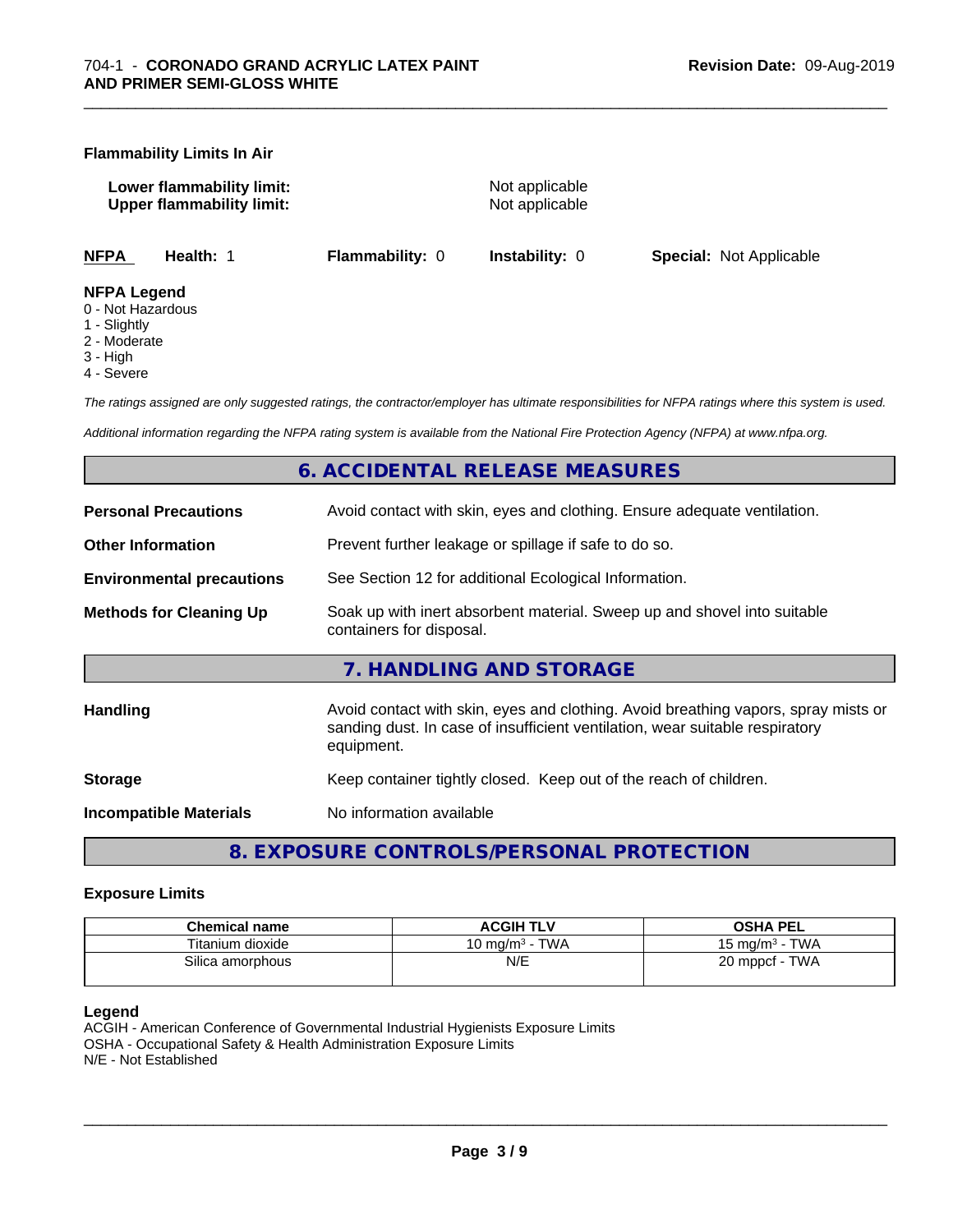| <b>Engineering Measures</b>          | Ensure adequate ventilation, especially in confined areas.                                                                          |
|--------------------------------------|-------------------------------------------------------------------------------------------------------------------------------------|
| <b>Personal Protective Equipment</b> |                                                                                                                                     |
| <b>Eye/Face Protection</b>           | Safety glasses with side-shields.                                                                                                   |
| <b>Skin Protection</b>               | Protective gloves and impervious clothing.                                                                                          |
| <b>Respiratory Protection</b>        | In case of insufficient ventilation wear suitable respiratory equipment.                                                            |
| <b>Hygiene Measures</b>              | Avoid contact with skin, eyes and clothing. Remove and wash contaminated<br>clothing before re-use. Wash thoroughly after handling. |

\_\_\_\_\_\_\_\_\_\_\_\_\_\_\_\_\_\_\_\_\_\_\_\_\_\_\_\_\_\_\_\_\_\_\_\_\_\_\_\_\_\_\_\_\_\_\_\_\_\_\_\_\_\_\_\_\_\_\_\_\_\_\_\_\_\_\_\_\_\_\_\_\_\_\_\_\_\_\_\_\_\_\_\_\_\_\_\_\_\_\_\_\_

## **9. PHYSICAL AND CHEMICAL PROPERTIES**

| Appearance                           | liquid                   |
|--------------------------------------|--------------------------|
| Odor                                 | little or no odor        |
| <b>Odor Threshold</b>                | No information available |
| Density (Ibs/gal)                    | $10.4 - 10.8$            |
| <b>Specific Gravity</b>              | $1.25 - 1.29$            |
| рH                                   | No information available |
| <b>Viscosity (cps)</b>               | No information available |
| Solubility(ies)                      | No information available |
| <b>Water solubility</b>              | No information available |
| <b>Evaporation Rate</b>              | No information available |
| Vapor pressure                       | No information available |
| <b>Vapor density</b>                 | No information available |
| Wt. % Solids                         | $45 - 55$                |
| Vol. % Solids                        | $30 - 40$                |
| Wt. % Volatiles                      | $45 - 55$                |
| <b>Vol. % Volatiles</b>              | $60 - 70$                |
| <b>VOC Regulatory Limit (g/L)</b>    | < 50                     |
| <b>Boiling Point (°F)</b>            | 212                      |
| <b>Boiling Point (°C)</b>            | 100                      |
| Freezing point (°F)                  | 32                       |
| <b>Freezing Point (°C)</b>           | 0                        |
| Flash point (°F)                     | Not applicable           |
| Flash Point (°C)                     | Not applicable           |
| <b>Method</b>                        | Not applicable           |
| <b>Flammability (solid, gas)</b>     | Not applicable           |
| <b>Upper flammability limit:</b>     | Not applicable           |
| Lower flammability limit:            | Not applicable           |
| <b>Autoignition Temperature (°F)</b> | No information available |
| <b>Autoignition Temperature (°C)</b> | No information available |
| Decomposition Temperature (°F)       | No information available |
| Decomposition Temperature (°C)       | No information available |
| <b>Partition coefficient</b>         | No information available |

## **10. STABILITY AND REACTIVITY**

**Reactivity Not Applicable** Not Applicable

**Chemical Stability Chemical Stability** Stable under normal conditions.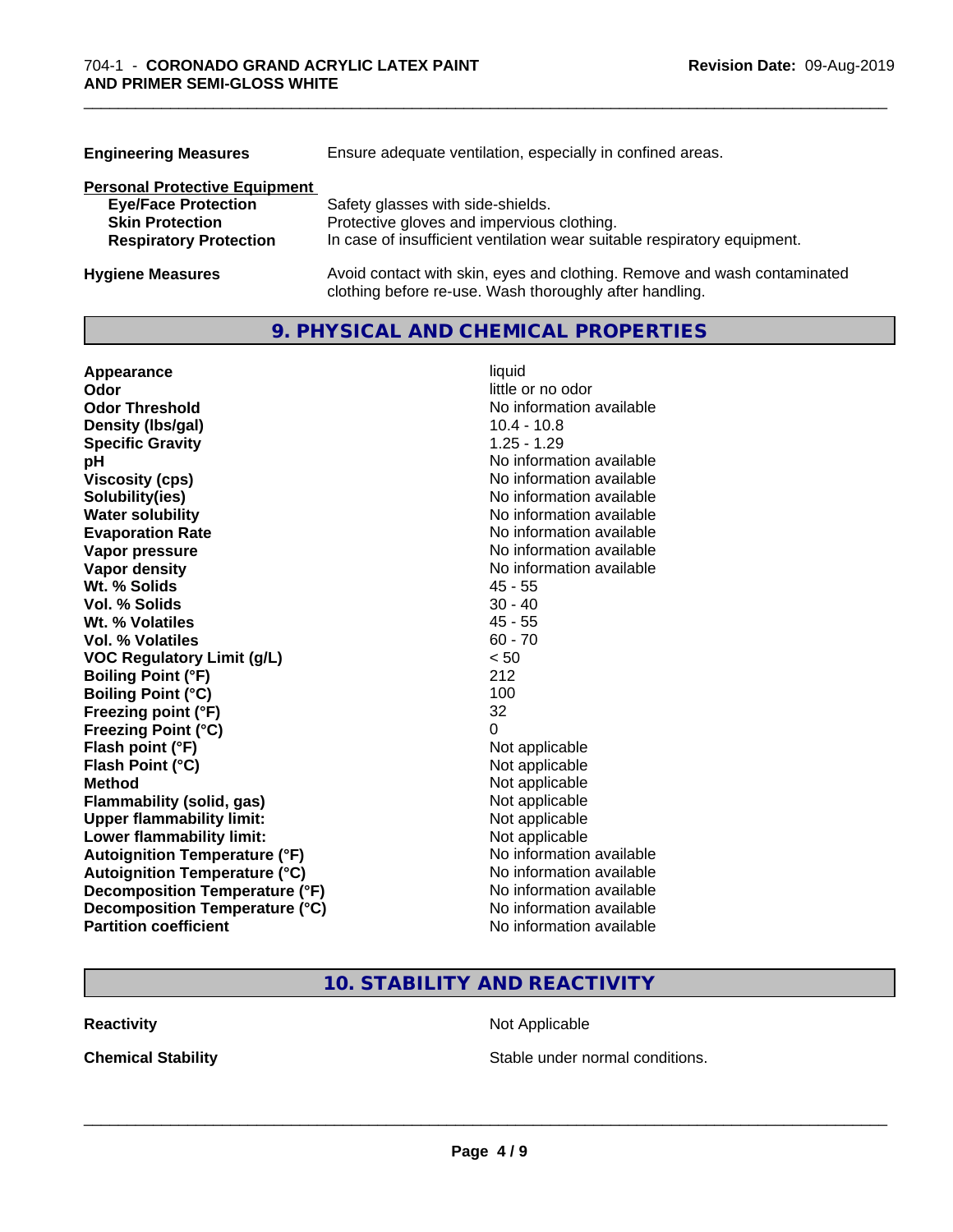| <b>Conditions to avoid</b>                                                                                                                                                                                                                                                                                                        |                                                                                                                                                                                                                                                                                                                                            | Prevent from freezing.                                                            |                      |  |
|-----------------------------------------------------------------------------------------------------------------------------------------------------------------------------------------------------------------------------------------------------------------------------------------------------------------------------------|--------------------------------------------------------------------------------------------------------------------------------------------------------------------------------------------------------------------------------------------------------------------------------------------------------------------------------------------|-----------------------------------------------------------------------------------|----------------------|--|
| <b>Incompatible Materials</b>                                                                                                                                                                                                                                                                                                     |                                                                                                                                                                                                                                                                                                                                            | No materials to be especially mentioned.                                          |                      |  |
| <b>Hazardous Decomposition Products</b>                                                                                                                                                                                                                                                                                           |                                                                                                                                                                                                                                                                                                                                            | None under normal use.                                                            |                      |  |
| None under normal conditions of use.<br>Possibility of hazardous reactions                                                                                                                                                                                                                                                        |                                                                                                                                                                                                                                                                                                                                            |                                                                                   |                      |  |
|                                                                                                                                                                                                                                                                                                                                   |                                                                                                                                                                                                                                                                                                                                            | 11. TOXICOLOGICAL INFORMATION                                                     |                      |  |
| <b>Product Information</b>                                                                                                                                                                                                                                                                                                        |                                                                                                                                                                                                                                                                                                                                            |                                                                                   |                      |  |
| Information on likely routes of exposure                                                                                                                                                                                                                                                                                          |                                                                                                                                                                                                                                                                                                                                            |                                                                                   |                      |  |
| <b>Principal Routes of Exposure</b>                                                                                                                                                                                                                                                                                               | Eye contact, skin contact and inhalation.                                                                                                                                                                                                                                                                                                  |                                                                                   |                      |  |
| <b>Acute Toxicity</b>                                                                                                                                                                                                                                                                                                             |                                                                                                                                                                                                                                                                                                                                            |                                                                                   |                      |  |
| <b>Product Information</b>                                                                                                                                                                                                                                                                                                        | No information available                                                                                                                                                                                                                                                                                                                   |                                                                                   |                      |  |
|                                                                                                                                                                                                                                                                                                                                   |                                                                                                                                                                                                                                                                                                                                            |                                                                                   |                      |  |
| Symptoms related to the physical, chemical and toxicological characteristics                                                                                                                                                                                                                                                      |                                                                                                                                                                                                                                                                                                                                            |                                                                                   |                      |  |
| <b>Symptoms</b>                                                                                                                                                                                                                                                                                                                   | No information available                                                                                                                                                                                                                                                                                                                   |                                                                                   |                      |  |
| Delayed and immediate effects as well as chronic effects from short and long-term exposure                                                                                                                                                                                                                                        |                                                                                                                                                                                                                                                                                                                                            |                                                                                   |                      |  |
| Eye contact<br><b>Skin contact</b>                                                                                                                                                                                                                                                                                                | May cause slight irritation.<br>skin and cause irritation.                                                                                                                                                                                                                                                                                 | Substance may cause slight skin irritation. Prolonged or repeated contact may dry |                      |  |
| Inhalation<br>Ingestion<br><b>Sensitization</b><br><b>Neurological Effects</b><br><b>Mutagenic Effects</b><br><b>Reproductive Effects</b><br><b>Developmental Effects</b><br><b>Target organ effects</b><br><b>STOT - single exposure</b><br><b>STOT - repeated exposure</b><br>Other adverse effects<br><b>Aspiration Hazard</b> | May cause irritation of respiratory tract.<br>No information available<br>No information available.<br>No information available.<br>No information available.<br>No information available.<br>No information available.<br>No information available.<br>No information available.<br>No information available.<br>No information available | Ingestion may cause gastrointestinal irritation, nausea, vomiting and diarrhea.   |                      |  |
| <b>Numerical measures of toxicity</b>                                                                                                                                                                                                                                                                                             |                                                                                                                                                                                                                                                                                                                                            |                                                                                   |                      |  |
| The following values are calculated based on chapter 3.1 of the GHS document                                                                                                                                                                                                                                                      |                                                                                                                                                                                                                                                                                                                                            |                                                                                   |                      |  |
| <b>ATEmix (oral)</b><br><b>ATEmix (dermal)</b>                                                                                                                                                                                                                                                                                    | 43286 mg/kg<br>189649 mg/kg                                                                                                                                                                                                                                                                                                                |                                                                                   |                      |  |
| <b>Component Information</b>                                                                                                                                                                                                                                                                                                      |                                                                                                                                                                                                                                                                                                                                            |                                                                                   |                      |  |
| Chemical name<br>Titanium dioxide                                                                                                                                                                                                                                                                                                 | Oral LD50                                                                                                                                                                                                                                                                                                                                  | Dermal LD50                                                                       | Inhalation LC50      |  |
| 13463-67-7<br>Silica amorphous                                                                                                                                                                                                                                                                                                    | > 10000 mg/kg (Rat)<br>> 5000 mg/kg (Rat)                                                                                                                                                                                                                                                                                                  | > 2000 mg/kg (Rabbit)                                                             | > 2.2 mg/L (Rat) 1 h |  |
|                                                                                                                                                                                                                                                                                                                                   |                                                                                                                                                                                                                                                                                                                                            |                                                                                   |                      |  |

|  | Paɑe | <u>э</u> |  |
|--|------|----------|--|
|--|------|----------|--|

 $\overline{\phantom{a}}$  ,  $\overline{\phantom{a}}$  ,  $\overline{\phantom{a}}$  ,  $\overline{\phantom{a}}$  ,  $\overline{\phantom{a}}$  ,  $\overline{\phantom{a}}$  ,  $\overline{\phantom{a}}$  ,  $\overline{\phantom{a}}$  ,  $\overline{\phantom{a}}$  ,  $\overline{\phantom{a}}$  ,  $\overline{\phantom{a}}$  ,  $\overline{\phantom{a}}$  ,  $\overline{\phantom{a}}$  ,  $\overline{\phantom{a}}$  ,  $\overline{\phantom{a}}$  ,  $\overline{\phantom{a}}$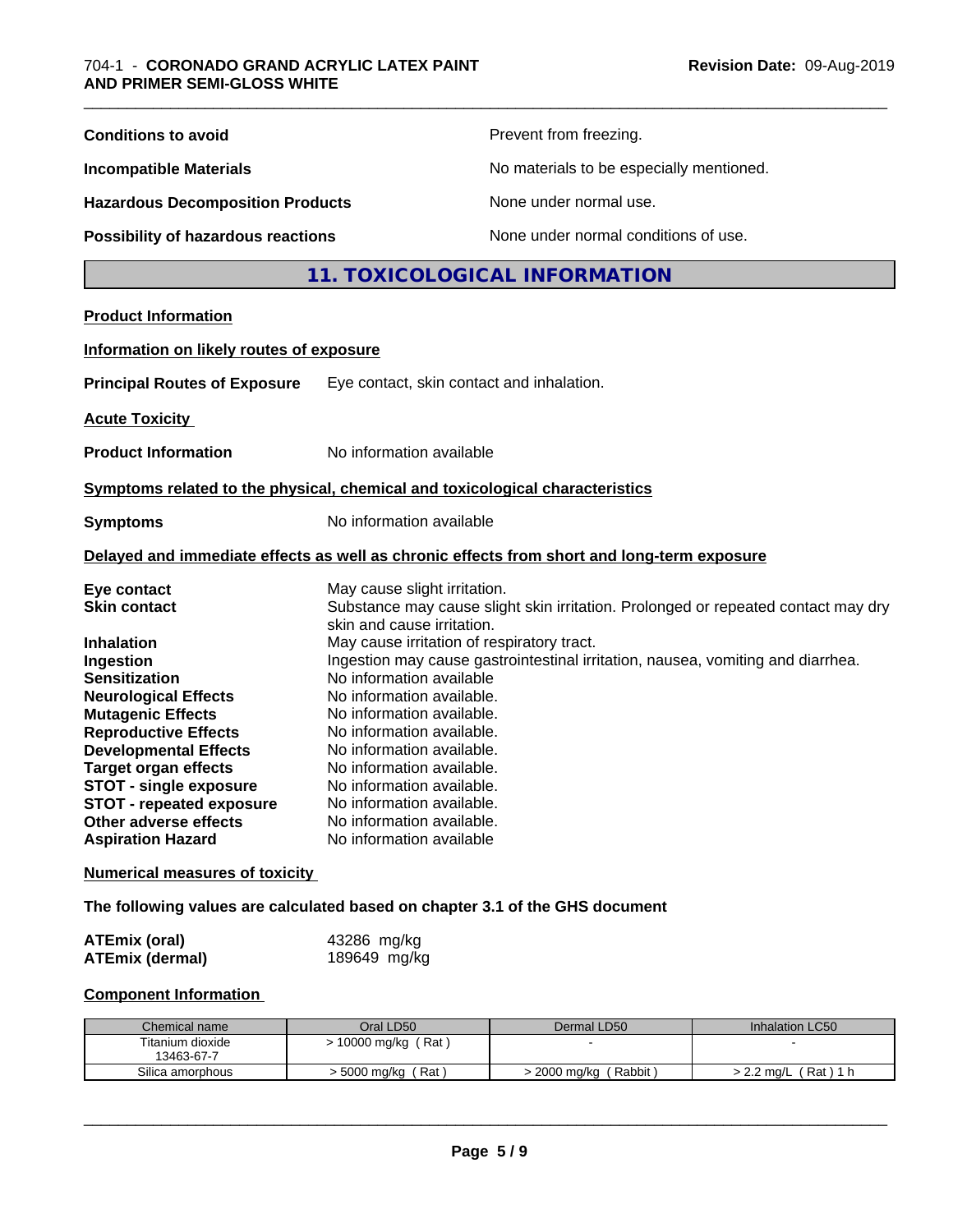7631-86-9

#### **Carcinogenicity**

*The information below indicateswhether each agency has listed any ingredient as a carcinogen:.*

| <b>Chemical name</b>              | <b>IARC</b>          | <b>NTP</b> | OSHA   |  |
|-----------------------------------|----------------------|------------|--------|--|
|                                   | Possible Human<br>2B |            | Listed |  |
| $-1$<br>dioxide<br><b>itanium</b> | Carcinogen           |            |        |  |

\_\_\_\_\_\_\_\_\_\_\_\_\_\_\_\_\_\_\_\_\_\_\_\_\_\_\_\_\_\_\_\_\_\_\_\_\_\_\_\_\_\_\_\_\_\_\_\_\_\_\_\_\_\_\_\_\_\_\_\_\_\_\_\_\_\_\_\_\_\_\_\_\_\_\_\_\_\_\_\_\_\_\_\_\_\_\_\_\_\_\_\_\_

• Although IARC has classified titanium dioxide as possibly carcinogenic to humans (2B), their summary concludes: "No significant exposure to titanium dioxide is thought to occur during the use of products in which titanium dioxide is bound to other materials, such as paint."

#### **Legend**

IARC - International Agency for Research on Cancer NTP - National Toxicity Program OSHA - Occupational Safety & Health Administration

**12. ECOLOGICAL INFORMATION**

## **Ecotoxicity Effects**

The environmental impact of this product has not been fully investigated.

### **Product Information**

#### **Acute Toxicity to Fish**

No information available

#### **Acute Toxicity to Aquatic Invertebrates**

No information available

#### **Acute Toxicity to Aquatic Plants**

No information available

#### **Persistence / Degradability**

No information available.

#### **Bioaccumulation**

There is no data for this product.

#### **Mobility in Environmental Media**

No information available.

#### **Ozone**

No information available

#### **Component Information**

#### **Acute Toxicity to Fish**

Titanium dioxide  $LC50:$  > 1000 mg/L (Fathead Minnow - 96 hr.)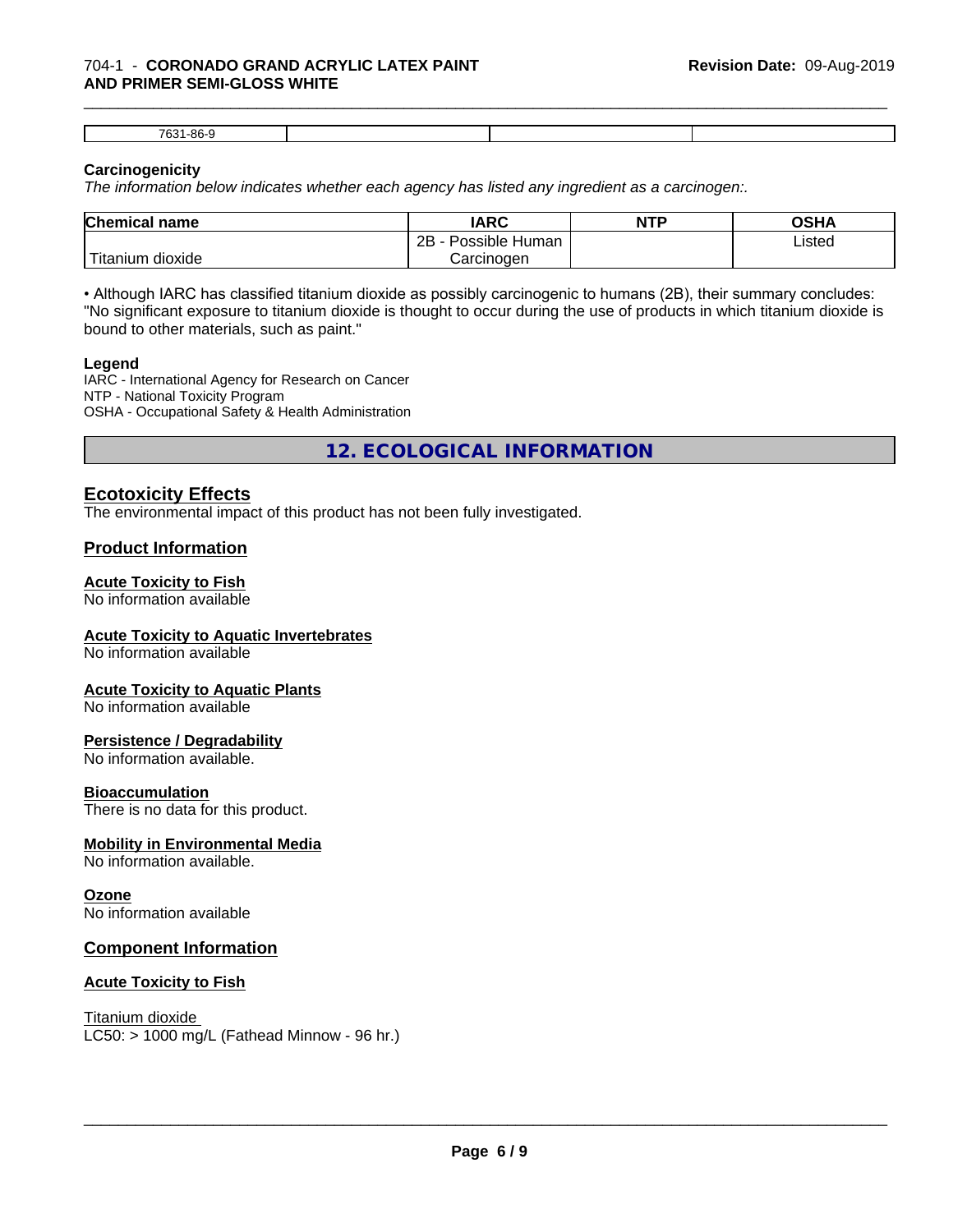#### **Acute Toxicity to Aquatic Invertebrates**

No information available

#### **Acute Toxicity to Aquatic Plants**

No information available

|                              | 13. DISPOSAL CONSIDERATIONS                                                                                                                                                                                               |
|------------------------------|---------------------------------------------------------------------------------------------------------------------------------------------------------------------------------------------------------------------------|
| <b>Waste Disposal Method</b> | Dispose of in accordance with federal, state, and local regulations. Local<br>requirements may vary, consult your sanitation department or state-designated<br>environmental protection agency for more disposal options. |
|                              | 14. TRANSPORT INFORMATION                                                                                                                                                                                                 |
| <b>DOT</b>                   | Not regulated                                                                                                                                                                                                             |
| <b>ICAO / IATA</b>           | Not regulated                                                                                                                                                                                                             |
| <b>IMDG / IMO</b>            | Not regulated                                                                                                                                                                                                             |
|                              | <b>15. REGULATORY INFORMATION</b>                                                                                                                                                                                         |

\_\_\_\_\_\_\_\_\_\_\_\_\_\_\_\_\_\_\_\_\_\_\_\_\_\_\_\_\_\_\_\_\_\_\_\_\_\_\_\_\_\_\_\_\_\_\_\_\_\_\_\_\_\_\_\_\_\_\_\_\_\_\_\_\_\_\_\_\_\_\_\_\_\_\_\_\_\_\_\_\_\_\_\_\_\_\_\_\_\_\_\_\_

## **International Inventories**

| <b>TSCA: United States</b> | Yes - All components are listed or exempt. |
|----------------------------|--------------------------------------------|
| <b>DSL: Canada</b>         | Yes - All components are listed or exempt. |

#### **Federal Regulations**

#### **SARA 311/312 hazardous categorization**

| Acute health hazard               | Nο |  |
|-----------------------------------|----|--|
| Chronic Health Hazard             | N٥ |  |
| Fire hazard                       | Nο |  |
| Sudden release of pressure hazard | Nο |  |
| Reactive Hazard                   | Nο |  |

#### **SARA 313**

Section 313 of Title III of the Superfund Amendments and Reauthorization Act of 1986 (SARA). This product contains a chemical or chemicals which are subject to the reporting requirements of the Act and Title 40 of the Code of Federal Regulations, Part 372:

*None*

#### **Clean Air Act,Section 112 Hazardous Air Pollutants (HAPs) (see 40 CFR 61)**

This product contains the following HAPs:

*None*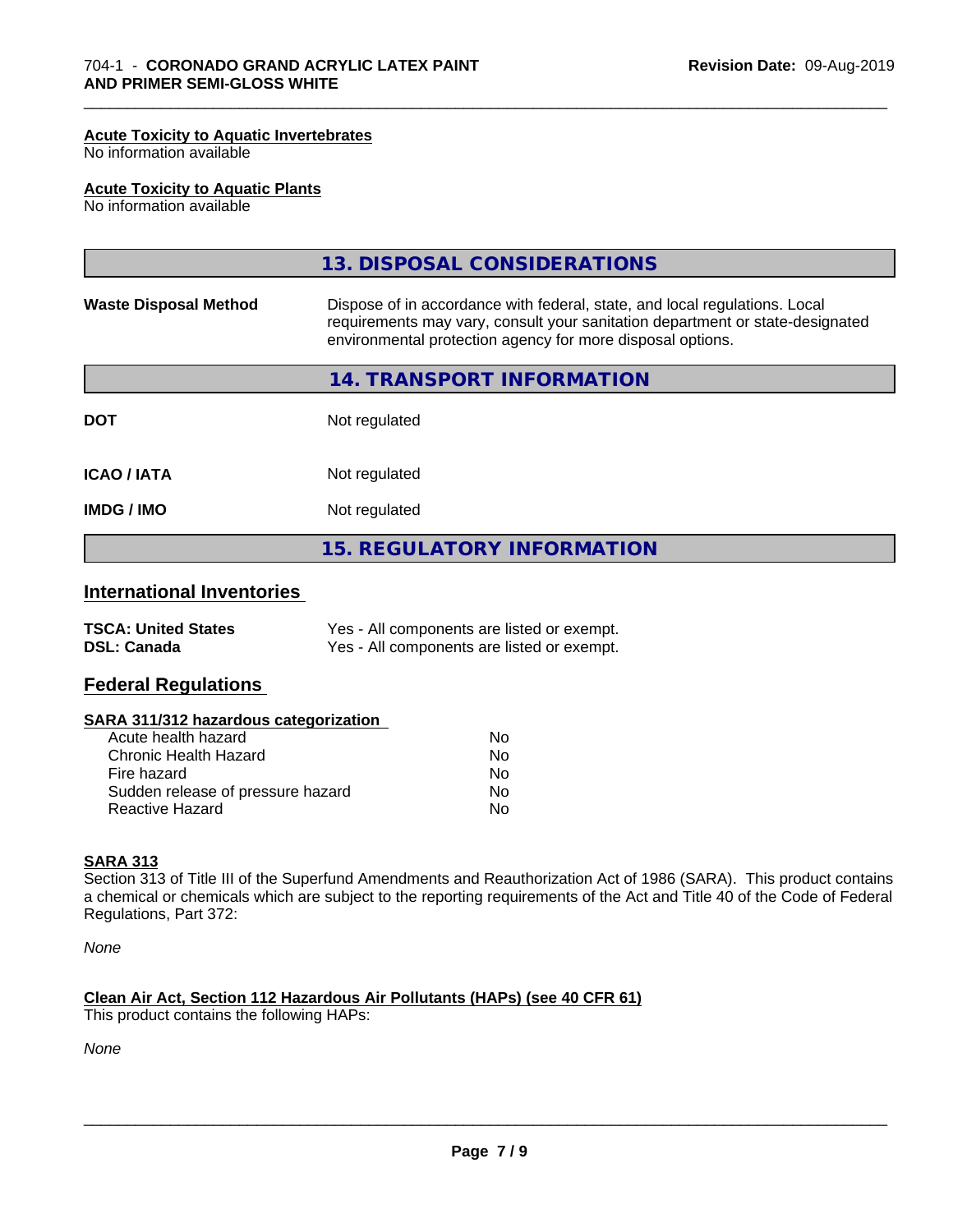## **US State Regulations**

#### **California Proposition 65**

**AVIMARNING:** Cancer and Reproductive Harm– www.P65warnings.ca.gov

#### **State Right-to-Know**

| Chemical<br>name                          | - -<br>,,,,,,,,,,,<br>IVIA<br>aunuscus | <b>Jerse</b> v<br><b>Nev</b> | าnsvlvania |
|-------------------------------------------|----------------------------------------|------------------------------|------------|
| $-$<br>.<br>dioxide<br>.um<br>. itanii    |                                        |                              |            |
| <b>A</b> .<br>∟amorphous<br><b>SILICP</b> |                                        |                              |            |

\_\_\_\_\_\_\_\_\_\_\_\_\_\_\_\_\_\_\_\_\_\_\_\_\_\_\_\_\_\_\_\_\_\_\_\_\_\_\_\_\_\_\_\_\_\_\_\_\_\_\_\_\_\_\_\_\_\_\_\_\_\_\_\_\_\_\_\_\_\_\_\_\_\_\_\_\_\_\_\_\_\_\_\_\_\_\_\_\_\_\_\_\_

**Legend**

X - Listed

| <b>16. OTHER INFORMATION</b>                                                                                                                                                                                |           |                                                                            |                      |                                                                                                                                               |
|-------------------------------------------------------------------------------------------------------------------------------------------------------------------------------------------------------------|-----------|----------------------------------------------------------------------------|----------------------|-----------------------------------------------------------------------------------------------------------------------------------------------|
| HMIS -                                                                                                                                                                                                      | Health: 1 | <b>Flammability: 0</b>                                                     | <b>Reactivity: 0</b> | $PPE: -$                                                                                                                                      |
| <b>HMIS Legend</b><br>0 - Minimal Hazard<br>1 - Slight Hazard<br>2 - Moderate Hazard<br>3 - Serious Hazard<br>4 - Severe Hazard<br>* - Chronic Hazard<br>present under the actual normal conditions of use. |           | X - Consult your supervisor or S.O.P. for "Special" handling instructions. |                      | Note: The PPE rating has intentionally been left blank. Choose appropriate PPE that will protect employees from the hazards the material will |

*Caution: HMISÒ ratings are based on a 0-4 rating scale, with 0 representing minimal hazards or risks, and 4 representing significant hazards or risks. Although HMISÒ ratings are not required on MSDSs under 29 CFR 1910.1200, the preparer, has chosen to provide them. HMISÒ ratings are to be used only in conjunction with a fully implemented HMISÒ program by workers who have received appropriate HMISÒ training. HMISÒ is a registered trade and service mark of the NPCA. HMISÒ materials may be purchased exclusively from J. J. Keller (800) 327-6868.*

 **WARNING!** If you scrape, sand, or remove old paint, you may release lead dust. LEAD IS TOXIC. EXPOSURE TO LEAD DUST CAN CAUSE SERIOUS ILLNESS, SUCH AS BRAIN DAMAGE, ESPECIALLY IN CHILDREN. PREGNANT WOMEN SHOULD ALSO AVOID EXPOSURE. Wear a NIOSH approved respirator to control lead exposure. Clean up carefully with a HEPA vacuum and a wet mop. Before you start, find out how to protect yourself and your family by contacting the National Lead Information Hotline at 1-800-424-LEAD or log on to www.epa.gov/lead.

| <b>Prepared By</b>      | <b>Product Stewardship Department</b><br>Benjamin Moore & Co.<br>101 Paragon Drive<br>Montvale, NJ 07645<br>800-225-5554 |
|-------------------------|--------------------------------------------------------------------------------------------------------------------------|
| <b>Revision Date:</b>   | 09-Aug-2019                                                                                                              |
| <b>Revision Summary</b> | Not available                                                                                                            |